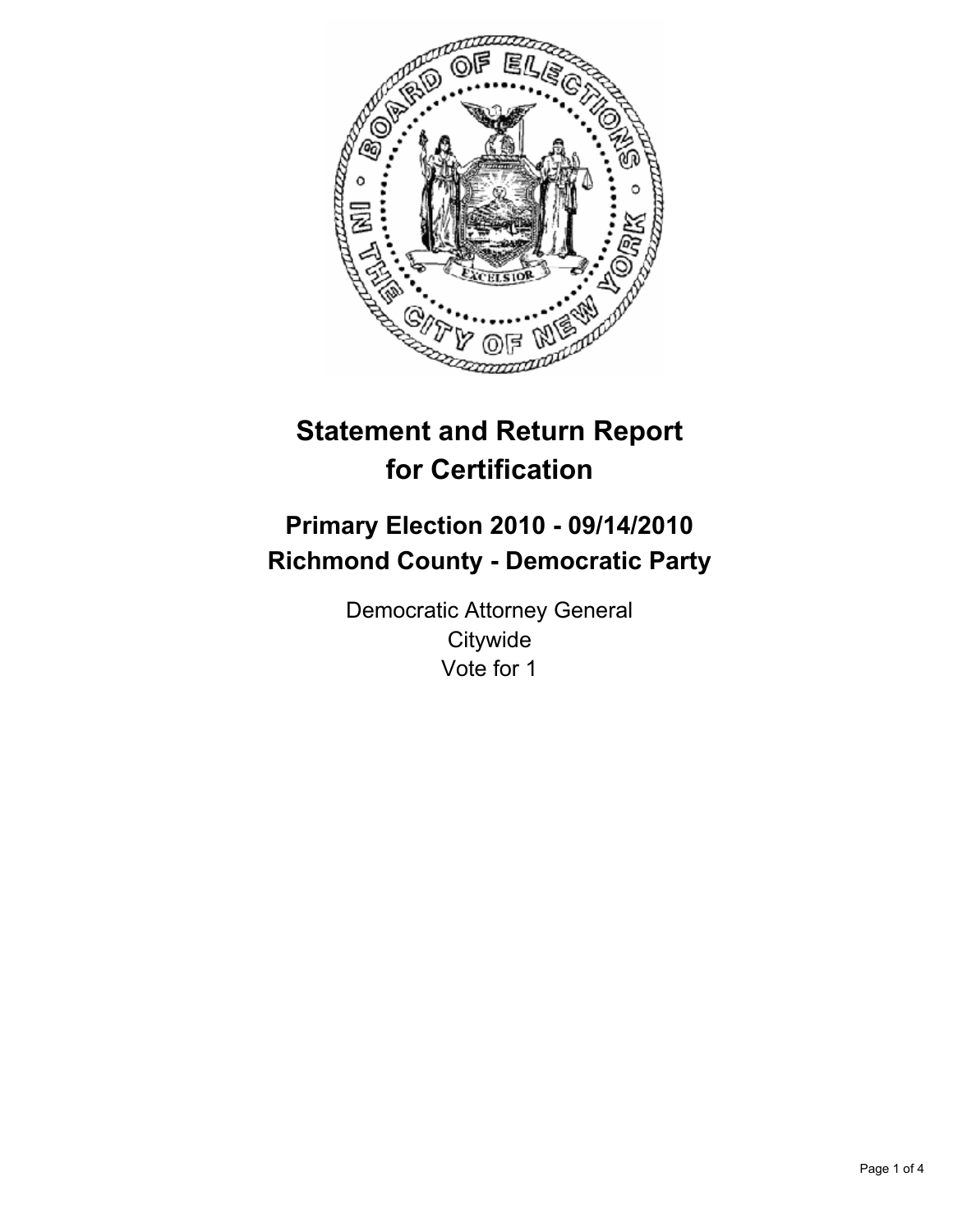

## **Assembly District 60**

| PUBLIC COUNTER             | 1,456 |
|----------------------------|-------|
| <b>EMERGENCY</b>           | 0     |
| ABSENTEE/MILITARY          | 152   |
| <b>AFFIDAVIT</b>           | 3     |
| <b>RICHARD L BRODSKY</b>   | 140   |
| <b>SEAN COFFEY</b>         | 273   |
| ERIC R DINALLO             | 235   |
| KATHLEEN M RICE            | 575   |
| <b>ERIC T SCHNEIDERMAN</b> | 268   |
| JOAN GAGLIANO (WRITE-IN)   | 1     |
| MICHAEL BUDANO (WRITE-IN)  | 1     |
| PETER REDPATH (WRITE-IN)   | 1     |
| VICTOR ALPIS (WRITE-IN)    | 1     |
| <b>Total Votes</b>         | 1,495 |

**Assembly District 61**

| <b>PUBLIC COUNTER</b>          | 3,656        |
|--------------------------------|--------------|
| <b>EMERGENCY</b>               | 0            |
| ABSENTEE/MILITARY              | 287          |
| <b>AFFIDAVIT</b>               | 28           |
| <b>RICHARD L BRODSKY</b>       | 269          |
| <b>SEAN COFFEY</b>             | 566          |
| <b>ERIC R DINALLO</b>          | 354          |
| <b>KATHLEEN M RICE</b>         | 1,253        |
| ERIC T SCHNEIDERMAN            | 1,168        |
| ANDREW KOMO (WRITE-IN)         | 1            |
| ANTONIO BAPTISE (WRITE-IN)     | 1            |
| <b>BOB DYLAN (WRITE-IN)</b>    | 1            |
| CHURCK SHEMEN (WRITE-IN)       | 1            |
| DAVID PATTERSON (WRITE-IN)     | 1            |
| DORA THE EXPLORER (WRITE-IN)   | 1            |
| <b>GOD ALMIGHTY (WRITE-IN)</b> | 1            |
| I SMOKE I VOTE (WRITE-IN)      | 1            |
| ROBERT ABRAMS (WRITE-IN)       | $\mathbf{1}$ |
| <b>Total Votes</b>             | 3,619        |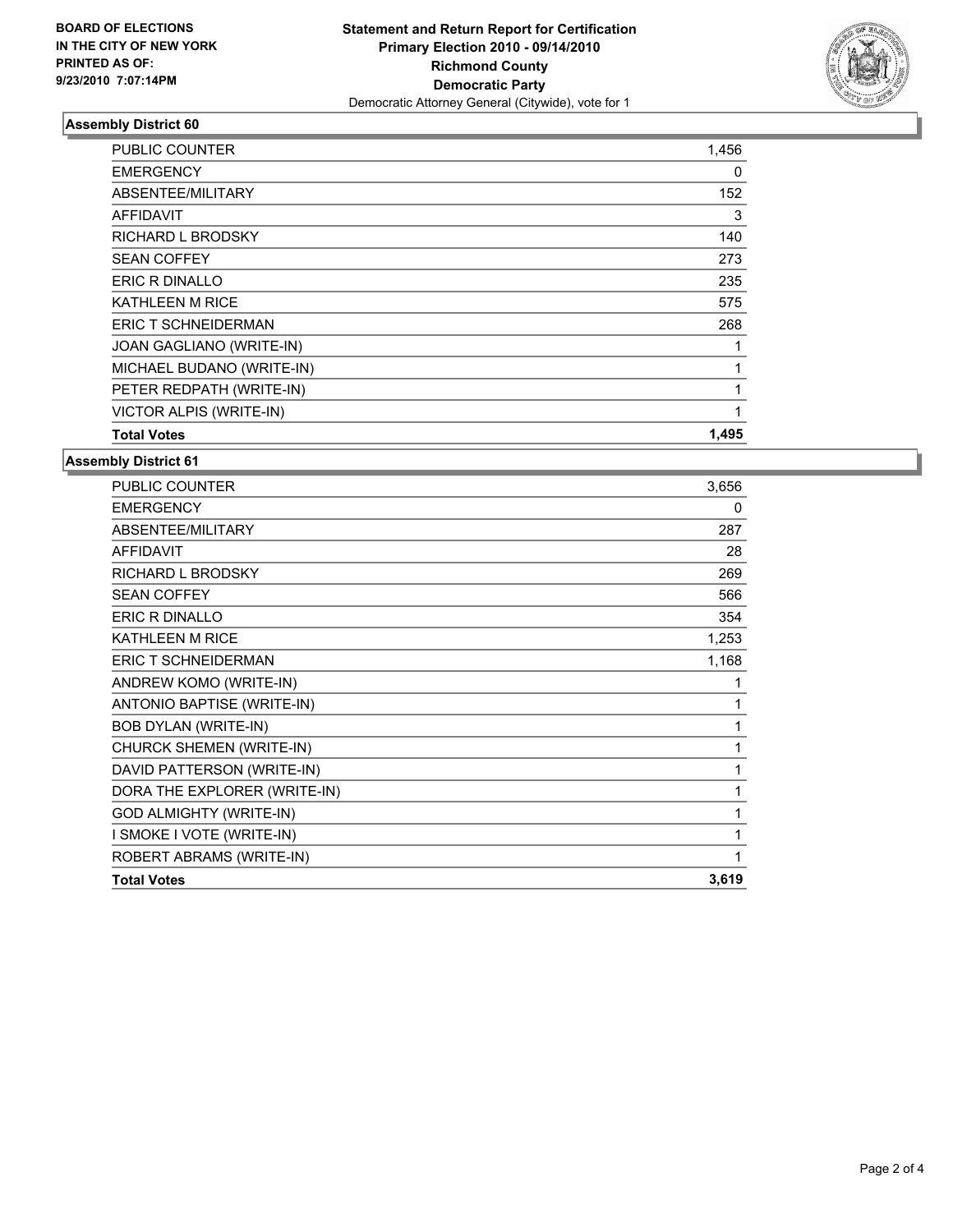

## **Assembly District 62**

| <b>Total Votes</b>         | 1,796 |
|----------------------------|-------|
| MICHAEL GRIMM (WRITE-IN)   | 1     |
| A. LENZA (WRITE-IN)        |       |
| <b>ERIC T SCHNEIDERMAN</b> | 372   |
| <b>KATHLEEN M RICE</b>     | 701   |
| ERIC R DINALLO             | 260   |
| <b>SEAN COFFEY</b>         | 321   |
| <b>RICHARD L BRODSKY</b>   | 140   |
| <b>AFFIDAVIT</b>           | 5     |
| ABSENTEE/MILITARY          | 158   |
| <b>EMERGENCY</b>           | 0     |
| <b>PUBLIC COUNTER</b>      | 2,198 |

#### **Assembly District 63**

| <b>PUBLIC COUNTER</b>        | 2,519          |
|------------------------------|----------------|
| <b>EMERGENCY</b>             | 0              |
| ABSENTEE/MILITARY            | 223            |
| <b>AFFIDAVIT</b>             | 12             |
| RICHARD L BRODSKY            | 226            |
| <b>SEAN COFFEY</b>           | 343            |
| <b>ERIC R DINALLO</b>        | 303            |
| <b>KATHLEEN M RICE</b>       | 894            |
| <b>ERIC T SCHNEIDERMAN</b>   | 713            |
| ALICE PUNZONE (WRITE-IN)     | 1              |
| DAN DONAVAN (WRITE-IN)       | 1              |
| <b>GLENN BECK (WRITE-IN)</b> | $\overline{2}$ |
| LEE WEISER (WRITE-IN)        | 1              |
| MICKEY MOUSE (WRITE-IN)      | 2              |
| MYLES GOLDERG (WRITE-IN)     | 1              |
| RALPH NADER (WRITE-IN)       | 1              |
| <b>Total Votes</b>           | 2,488          |